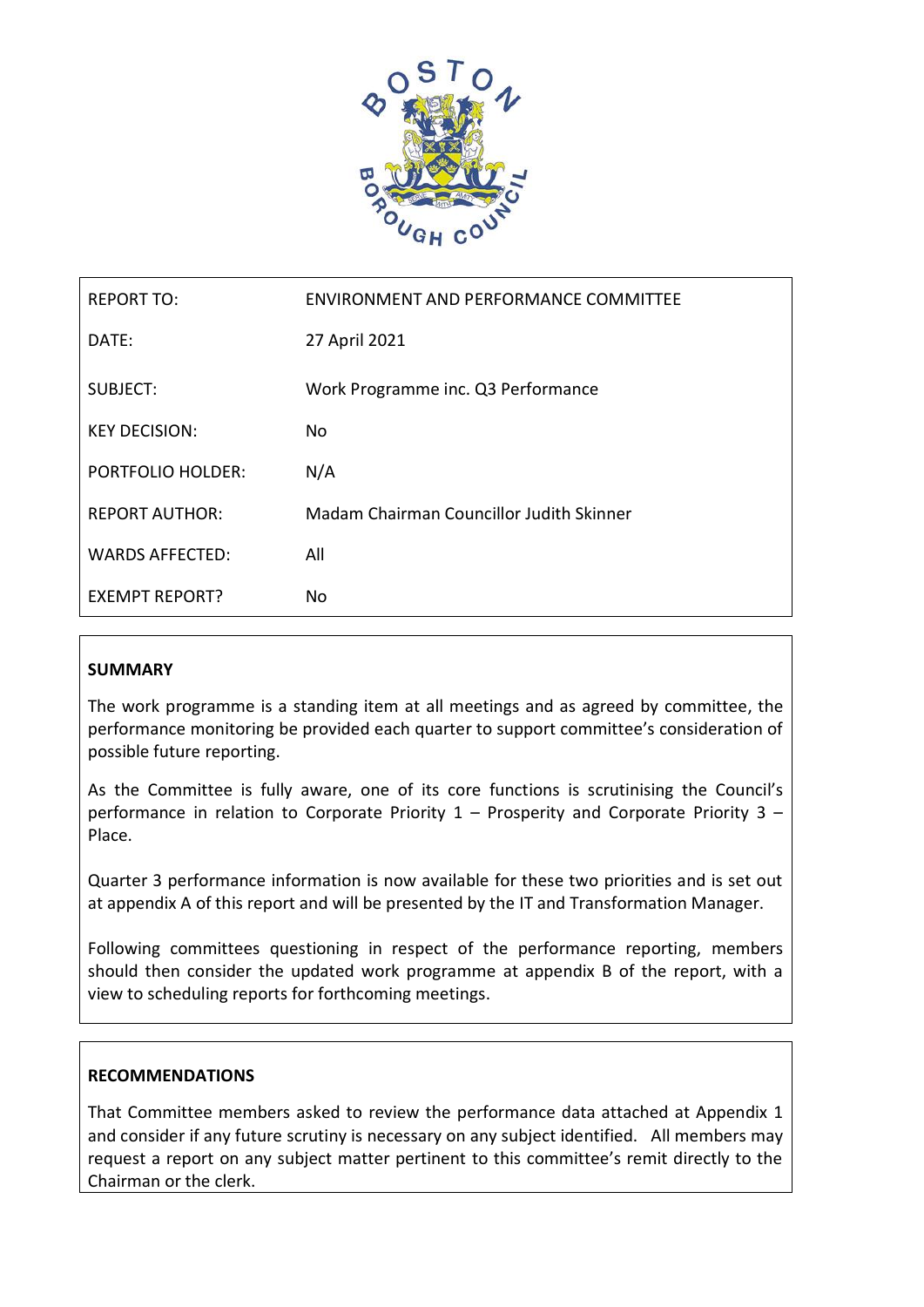#### **REASONS FOR RECOMMENDATIONS**

Given that the remit of this Committee is the scrutiny of Corporate Priorities **CP1 - Prosperity and CP3 - Place,** regularly reviewing performance in these areas and deciding whether it leads to the need for further scrutiny demonstrates robust and proper governance.

#### **ALTERNATIVES CONSIDERED**

Not to consider the performance reporting. Not to schedule reporting onto the work programme.

#### **FINANCIAL IMPLICATIONS**

There are no financial implications associated with this scrutiny report.

## **LEGAL IMPLICATIONS**

There are no legal implications associated with this scrutiny report.

## **ANY OTHER IMPLICATIONS**

No other implications associated with this scrutiny report have been identified.

#### **CONSULTATION**

Corporate Management Team

#### **APPENDICES**

Appendices are listed below and attached to the back of the report: -

| APPENDIX A   | 2020/21 Quarter 3 Performance Data for Corporate |
|--------------|--------------------------------------------------|
|              | Priorities CP1 - Prosperity and CP3 - Place.     |
| APPENDIX B   | Work Programme                                   |
| ' APPENDIX C | <b>Forward Plan</b>                              |